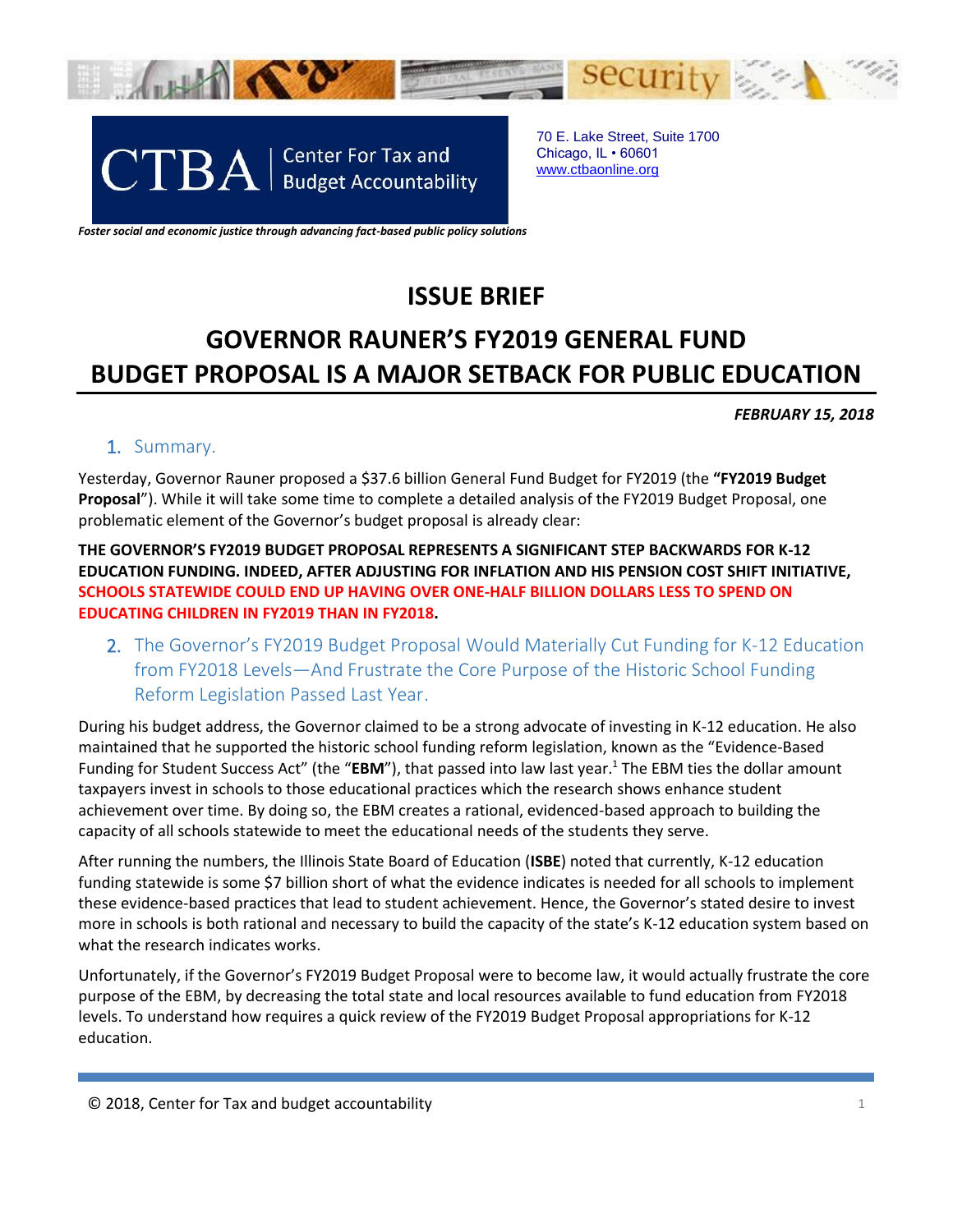As shown in Figure 1, under the Governor's FY2019 Budget Proposal, in nominal, non-inflation adjusted dollars, the state would invest \$98.1 million more in K-12 than it did in FY2018.<sup>2</sup> That is not likely to provide resources sufficient for schools to move the needle forward on implementing evidence-based practices, given that it represents only 1.4% of the state's shortfall in funding an adequate education identified by ISBE.

**FIGURE 1 Impact of Governor's FY2019 K-12 Funding―Nominal Dollars (\$ in Millions)**

| <b>TOTAL K-12</b><br><b>FUNDING</b> | <b>FY2018 ENACTED</b> | <b>FY2019 PROPOSED</b> | <b>NET CHANGE</b> |
|-------------------------------------|-----------------------|------------------------|-------------------|
|                                     | \$7,760.3             | \$7,858.4              | S98.1             |

Source: CTBA analysis of Illinois State Budget, Fiscal Year 2019 (Proposed)

Indeed, that year-to-year nominal dollar increase is so small that it does not even keep pace with inflation, using the Consumer Price Index (CPI).<sup>3</sup> As shown in Figure 2, after adjusting for inflation using CPI, K-12 funding in FY2019 would have to be increased by \$155.2 million, just to stay even with the FY2018 funding levels in real terms. Of course this means in real, inflation-adjusted terms, the Governor is proposing that funding from the state for K-12 should actually be cut by \$57.1 million from FY2018 levels. Note this likely understates the real, year-to-year cut in funding for education, because the inflation metric used is the CPI. Since most educational costs are tied to salaries, the Employment Cost Index, or ECI, would provide a more accurate measurement of real change, and the ECI generally increases at a greater rate annually than does the CPI.

| <b>FIGURE 2</b>                                                                      |
|--------------------------------------------------------------------------------------|
| Impact of Governor's FY2019 K-12 Funding—Inflation Adjusted Dollars (\$ in Millions) |

| <b>TOTAL K-12</b><br><b>FUNDING</b> | <b>FY2018</b><br><b>NOMINAL</b> | <b>FY2018 ADJ for</b><br><b>INFLATION</b> | <b>FY2019 PROPOSED</b> | <b>NET CHANGE</b> |
|-------------------------------------|---------------------------------|-------------------------------------------|------------------------|-------------------|
|                                     | \$7,760.3                       | \$7,915.5                                 | \$7,858.4              | $(-557.1)$        |

Source: CTBA analysis of Illinois State Budget, Fiscal Year 2019 (Proposed); Inflation adjustment using CPI from BLS

In any event, regardless of the inflation metric used, it is hard to justify a real cut in K-12 funding when ISBE's analysis of the EBM shows that current funding levels are billions short of what the research indicates is needed.

And while adjusting for inflation reveals that the Governor's proposed K-12 funding level for FY2019 actually represents a step backward for education—it does not reveal how significantly his FY2019 Budget Proposal could decrease total state and local funding available for educating students from FY2018 levels. That is because under his FY2019 Budget Proposal, the Governor would like to shift the obligation for paying 25% of the normal costs associated with pensions for teachers under the Teachers Retirement System that the state currently pays, to local school districts. The Governor estimates this will result in \$262 million of pension costs being paid by local school districts. He also proposes to shift 100% of the normal pension costs associated with the Chicago Teachers Pension Fund the state paid in FY2018—estimated to be some \$228 million in FY2019—to the Chicago Public Schools (**CPS**). Obviously, if these pension cost-shifts were to become law, school districts would be forced to divert local property taxes that they were using to educate students, to instead cover these new pension cost obligations.

Figure 3 shows that after accounting for the Governor's proposal to shift education-related pension costs from the state to local schools, statewide schools could have \$547.1 million less to spend on educating children in FY2019 than in FY2018. Obviously, that would be a tremendous step backward in the fiscal commitment to students—and would frustrate the core purpose of the EBM which is to build the capacity of Illinois' K-12 education system to implement the research-based practices needed to promote student achievement.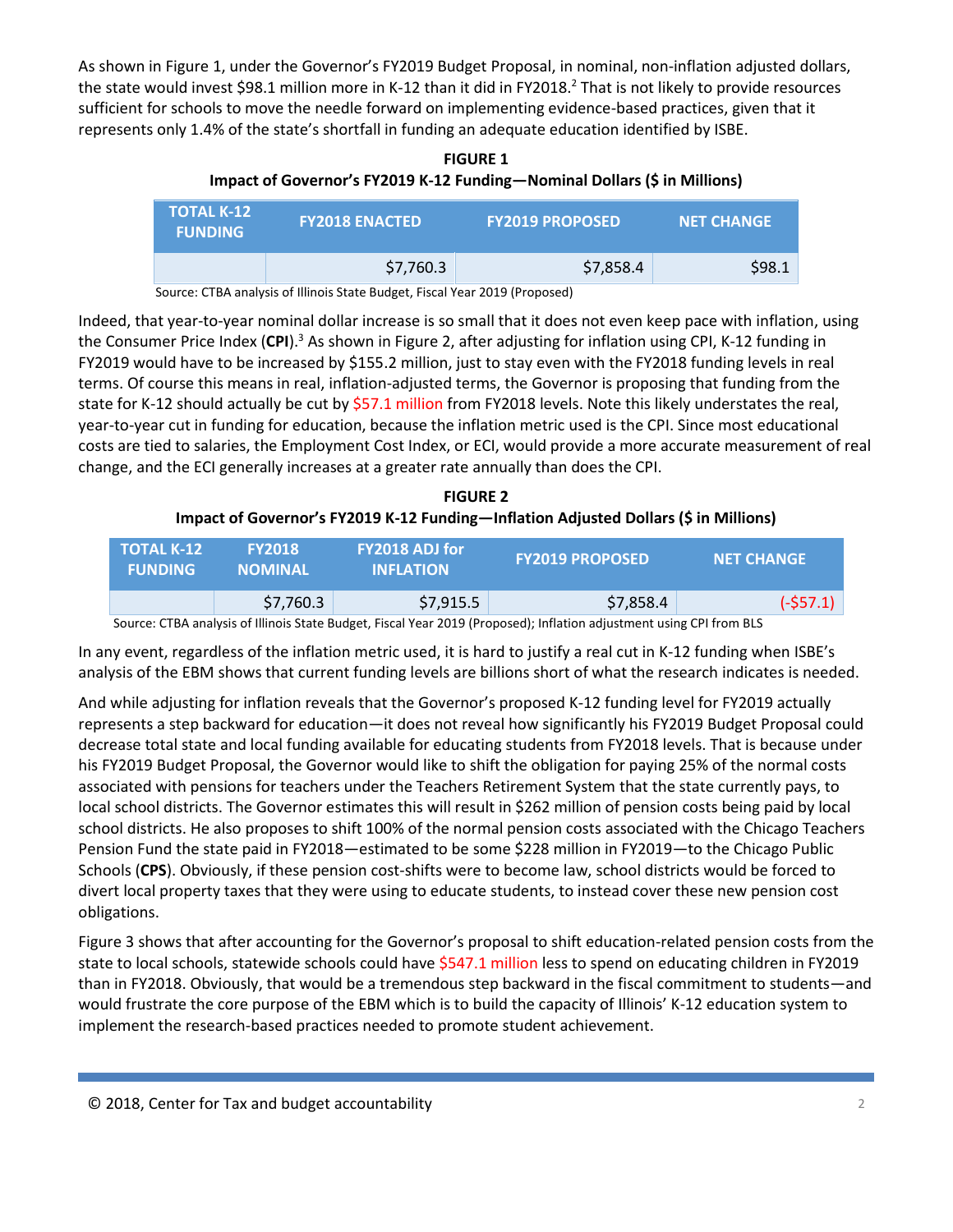| Impact of Pension Cost Shift from State to Local Schools on K-12 Funding (\$ in Millions)                                                                           |             |  |  |  |
|---------------------------------------------------------------------------------------------------------------------------------------------------------------------|-------------|--|--|--|
| Net K-12 state level funding change from FY2018 Enacted to<br><b>FY2019 Proposed, after inflation</b>                                                               | $(-557.1)$  |  |  |  |
| Statewide charge to local school districts of 25% TRS<br>pension cost shift-to be covered by local property taxes<br>that were used to fund the classroom in FY2018 | $(-$262.0)$ |  |  |  |
| Cost to CPS in local property taxes formerly used for the<br>classroom of 100% pension cost shift                                                                   | $(-$228.0)$ |  |  |  |
| Total reduction in year-to-year state and local funding for<br>K12 education services from FY2018 Enacted to FY2019<br><b>Proposed</b>                              | $(-$547.1)$ |  |  |  |

**FIGURE 3**

Source: CTBA analysis of Illinois State Budget, Fiscal Year 2019 (Proposed) Executive Summary; Inflation adjustment using CPI from BLS

Interestingly, the primary way local school districts could reduce the education spending cuts that would otherwise be forced upon them by the Governor's FY2019 Budget Proposal would be to increase local property taxes. Which is ironic for a couple of reasons. First, there's the Governor's frequently stated desire to freeze or reduce property tax burden in Illinois. Shifting \$490 million in pension costs from the state to local property taxes is an odd way to accomplish that goal. Second, Illinois is already the most reliant state in America on local property taxes to fund education.<sup>4</sup> Indeed that overreliance on property taxes is the primary reason Illinois' former school funding system consistently ranked as one of the most inequitable nationally—and provided much of the impetus for the bipartisan support of replacing Illinois' former school funding formula with the EBM.

#### **FOR MORE INFORMATION:**

Ralph M. Martire, Executive Director (312) 332-1049 [rmartire@ctbaonline.org](mailto:rmartire@ctbaonline.org)

Bobby Otter, Budget Director (312) 332-2151 [botter@ctbaonline.org](mailto:botter@ctbaonline.org) Daniel Hertz, Research Director (312) 332-1481

[dhertz@ctbaonline.org](mailto:dhertz@ctbaonline.org) [groman@ctbaonline.org](mailto:groman@ctbaonline.org)Gaby Roman Research Associate (312) 332-1348